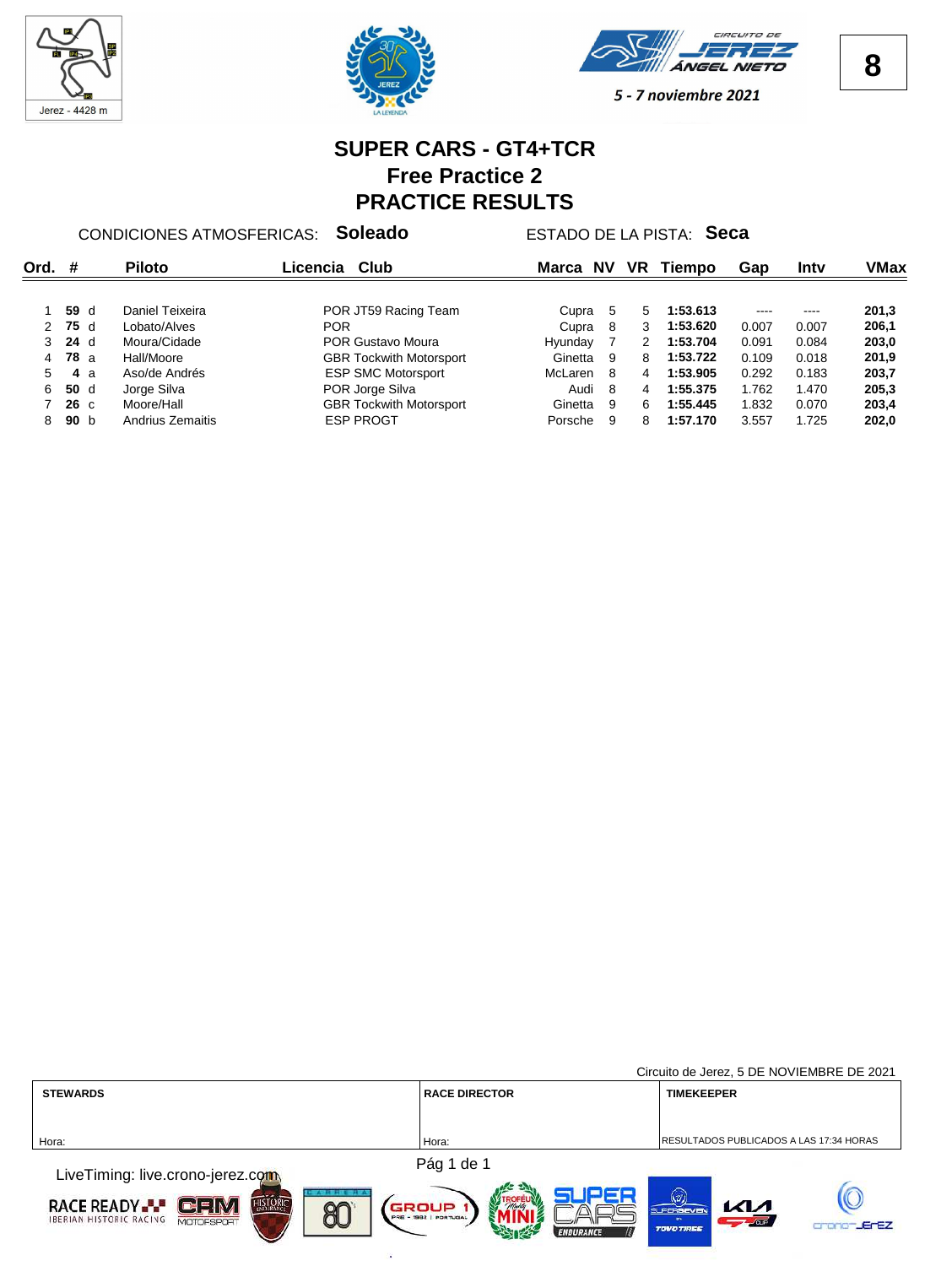





# **LAP BY LAP Free Practice 2 SUPER CARS - GT4+TCR**

| Vuelta | 4         | 24        | 26        | 50        | 59        | 75        | 78        | 90          |  |  |
|--------|-----------|-----------|-----------|-----------|-----------|-----------|-----------|-------------|--|--|
|        | 2:05.592  | 2:06.339  | PIT EXIT  | 2:21.572  | 2:38.752  | 2:13.179  | 2:05.493  | 2:10.778    |  |  |
| 2      | 1:54.500  | 1:53.704* | 2:01.330  | 2:00.734  | 2:15.981  | 1:54.955  | 1:56.183  | 1:59.426    |  |  |
| 3      | 1:55.046  | 1:55.530  | 1:56.625  | 1:55.740  | 1:55.470  | 1:53.620* | 1:54.443  | 2:00.066    |  |  |
| 4      | 1:53.905* | 1:54.126  | 1:56.096  | 1:55.375* | 1:53.860  | 1:54.021  | 1:53.974  | 1:58.210    |  |  |
| 5      | 1:53.947  | 2:30.937  | 1:57.434  | 1:56.100  | 1:53.613* | 1:54.561  | 1:54.103  | 2:00.295    |  |  |
| 6      | PIT EXIT  | 1:53.766  | 1:55.445* | 2:06.353  |           | PIT EXIT  | 1:54.041  | 1:57.719    |  |  |
|        | 2:02.891  | 1:54.427  | 1:55.708  | PIT EXIT  |           | 2:01.309  | 1:53.880  | 1:58.596    |  |  |
| 8      | 1:54.731  |           | 1:55.669  | 2:05.291  |           | 1:55.597  | 1:53.722* | $1:57.170*$ |  |  |
| 9      |           |           | 1:55.714  |           |           |           | 1:54.007  | 1:57.663    |  |  |

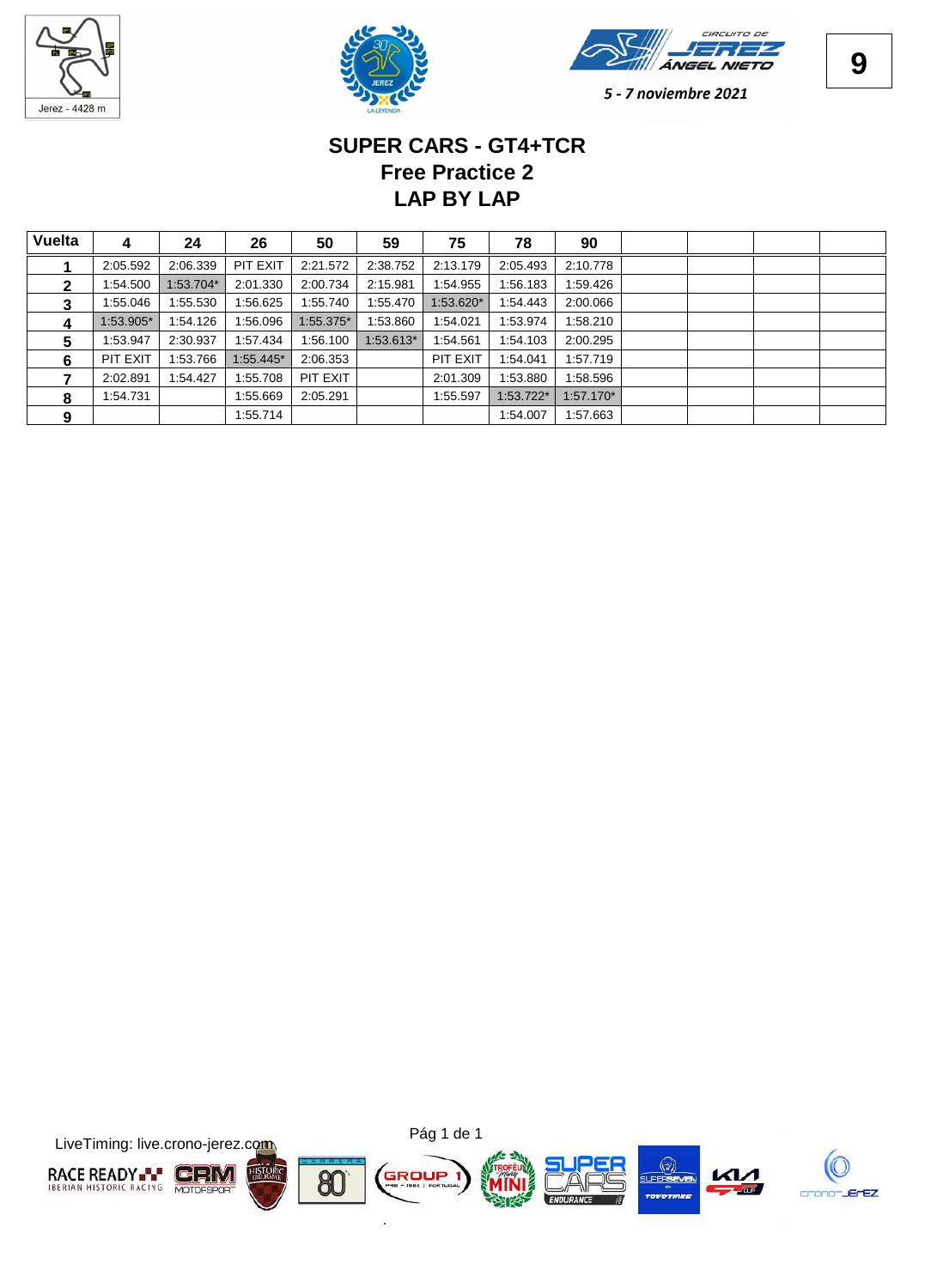





## **SUPER CARS - GT4+TCR Free Practice 2 ANALYSIS**

| Número           |                 |        | 4                |        | 24       |        | 26              |         | 50              |         | 59            |         | 75              |        | 78       |
|------------------|-----------------|--------|------------------|--------|----------|--------|-----------------|---------|-----------------|---------|---------------|---------|-----------------|--------|----------|
| Vta              |                 | Sector | Vuelta           | Sector | Vuelta   | Sector | Vuelta          | Sector  | Vuelta          |         | Sector Vuelta | Sector  | Vuelta          | Sector | Vuelta   |
|                  |                 |        |                  |        |          |        |                 |         |                 |         |               |         |                 |        |          |
|                  | IP <sub>1</sub> | 53.109 | 53.109           | 54.103 | 54.103   | 49.675 | 49.675          | 59.500  | 59.500          | 1:06.18 | 1:06.187      | 57.132  | 57.132          | 52.162 | 52.162   |
|                  | IP <sub>2</sub> |        | 33.806 1:26.915  | 33.936 | 1:28.039 | 36.583 | 1:26.258        | 37.628  | 1:37.128        | 41.568  | 1:47.755      | 36.640  | 1:33.772        | 34.068 | 1:26.230 |
| 1                | FL              | 38.677 | 2:05.592         | 38.300 | 2:06.339 | 55.216 | <b>PIT EXIT</b> | 44.444  | 2:21.572        | 50.997  | 2:38.752      | 39.407  | 2:13.179        | 39.263 | 2:05.493 |
|                  | IP <sub>1</sub> | 44.107 | 44.107           | 43.486 | 43.486   | 48.635 | 48.635          | 45.837  | 45.837          | 51.754  | 51.754        | 44.327  | 44.327          | 44.440 | 44.440   |
|                  | IP <sub>2</sub> |        | 31.992 1:16.099  | 32.051 | 1:15.537 | 33.296 | 1:21.931        | 34.694  | 1:20.531        | 39.577  | 1:31.331      | 32.133  | 1:16.460        | 32.611 | 1:17.051 |
| $\boldsymbol{2}$ | FL              | 38.401 | 1:54.500         | 38.167 | 1:53.704 | 39.399 | 2:01.330        | 40.203  | 2:00.734        | 44.650  | 2:15.981      | 38.495  | 1:54.955        | 39.132 | 1:56.183 |
|                  | IP <sub>1</sub> | 44.671 | 44.671           | 44.453 | 44.453   | 44.644 | 44.644          | 43.979  | 43.979          | 44.179  | 44.179        | 43.712  | 43.712          | 43.980 | 43.980   |
|                  | IP <sub>2</sub> | 32.106 | 1:16.777         | 32.646 | 1:17.099 | 33.011 | 1:17.655        | 32.653  | 1:16.632        | 32.850  | 1:17.029      | 31.826  | 1:15.538        | 32.095 | 1:16.075 |
| $\mathbf{3}$     | FL              | 38.269 | 1:55.046         | 38.431 | 1:55.530 | 38.970 | 1:56.625        | 39.108  | 1:55.740        | 38.441  | 1:55.470      | 38.082  | 1:53.620        | 38.368 | 1:54.443 |
|                  | IP <sub>1</sub> | 43.456 | 43.456           | 43.557 | 43.557   | 44.164 | 44.164          | 44.055  | 44.055          | 43.472  | 43.472        | 43.508  | 43.508          | 43.631 | 43.631   |
|                  | IP <sub>2</sub> | 31.873 | 1:15.329         | 32.347 | 1:15.904 | 32.934 | 1:17.098        | 32.628  | 1:16.683        | 32.201  | 1:15.673      | 32.089  | 1:15.597        | 31.984 | 1:15.615 |
| 4                | FL              | 38.576 | 1:53.905         | 38.222 | 1:54.126 | 38.998 | 1:56.096        | 38.692  | 1:55.375        | 38.187  | 1:53.860      | 38.424  | 1:54.021        | 38.359 | 1:53.974 |
|                  | IP <sub>1</sub> | 43.613 | 43.613           | 51.552 | 51.552   | 44.239 | 44.239          | 44.071  | 44.071          | 43.460  | 43.460        | 44.187  | 44.187          | 44.020 | 44.020   |
|                  | IP <sub>2</sub> | 31.941 | 1:15.554         | 50.606 | 1:42.158 | 33.786 | 1:18.025        | 32.609  | 1:16.680        | 31.925  | 1:15.385      | 32.051  | 1:16.238        | 31.850 | 1:15.870 |
| 5                | FL              | 38.393 | 1:53.947         | 48.779 | 2:30.937 | 39.409 | 1:57.434        | 39.420  | 1:56.100        | 38.228  | 1:53.613      | 38.323  | 1:54.561        | 38.233 | 1:54.103 |
|                  | IP <sub>1</sub> | 43.779 | 43.779           | 43.678 | 43.678   | 44.126 | 44.126          | 44.276  | 44.276          | 54.009  | 54.009        | 43.833  | 43.833          | 43.749 | 43.749   |
|                  | IP <sub>2</sub> |        | 33.006 1:16.785  | 31.760 | 1:15.438 | 32.546 | 1:16.672        | 35.182  | 1:19.458        | 43.055  | 1:37.064      | 32.130  | 1:15.963        | 32.129 | 1:15.878 |
| $6\phantom{1}6$  | FL              |        | 2:16.25 PIT EXIT | 38.328 | 1:53.766 | 38.773 | 1:55.445        | 46.895  | 2:06.353        |         |               | 1:25.61 | <b>PIT EXIT</b> | 38.163 | 1:54.041 |
|                  | IP <sub>1</sub> | 51.616 | 51.616           | 43.601 | 43.601   | 43.994 | 43.994          | 44.312  | 44.312          |         |               | 50.362  | 50.362          | 43.551 | 43.551   |
|                  | IP <sub>2</sub> | 32.519 | 1:24.135         | 32.171 | 1:15.772 | 32.477 | 1:16.471        | 34.058  | 1:18.370        |         |               | 32.314  | 1:22.676        | 32.017 | 1:15.568 |
| $\overline{7}$   | FL              | 38.756 | 2:02.891         | 38.655 | 1:54.427 | 39.237 | 1:55.708        | 1:37.10 | <b>PIT EXIT</b> |         |               | 38.633  | 2:01.309        | 38.312 | 1:53.880 |
|                  | IP <sub>1</sub> | 44.115 | 44.115           | 54.817 | 54.817   | 44.263 | 44.263          | 52.345  | 52.345          |         |               | 43.703  | 43.703          | 43.554 | 43.554   |
|                  | IP <sub>2</sub> | 31.897 | 1:16.012         | 32.852 | 1:27.669 | 32.549 | 1:16.812        | 33.719  | 1:26.064        |         |               | 31.819  | 1:15.522        | 31.778 | 1:15.332 |
| 8                | FL              |        | 38.719 1:54.731  |        |          | 38.857 | 1:55.669        | 39.227  | 2:05.291        |         |               | 40.075  | 1:55.597        | 38.390 | 1:53.722 |
|                  | IP <sub>1</sub> |        |                  |        |          | 44.122 | 44.122          |         |                 |         |               | 44.150  | 44.150          | 43.493 | 43.493   |
|                  | IP <sub>2</sub> |        |                  |        |          | 32.592 | 1:16.714        |         |                 |         |               | 33.015  | 1:17.165        | 31.922 | 1:15.415 |
| 9                | FL              |        |                  |        |          | 39.000 | 1:55.714        |         | -----           |         |               |         |                 | 38.592 | 1:54.007 |

LiveTiming: live.crono-jerez.com





ä

8C







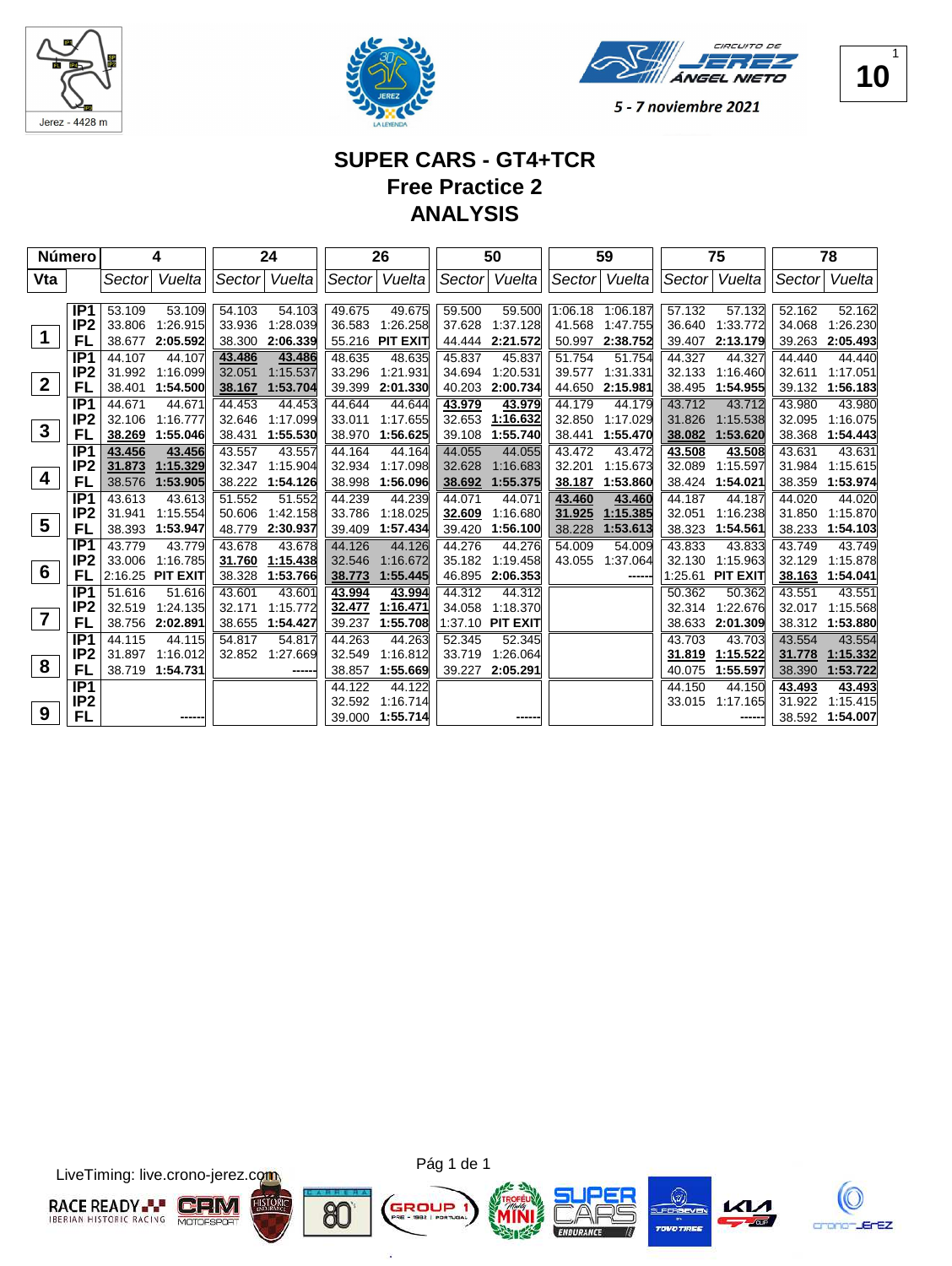





**10** 2

5 - 7 noviembre 2021

## **SUPER CARS - GT4+TCR Free Practice 2 ANALYSIS**

|                 | <b>Número</b>          | 90                                  | 0             | 0             | 0                           | $\mathbf 0$ | 0             | 0             |
|-----------------|------------------------|-------------------------------------|---------------|---------------|-----------------------------|-------------|---------------|---------------|
| Vta             |                        | Vuelta<br>Sector                    | Sector Vuelta | Sector Vuelta | Sector Vuelta Sector Vuelta |             | Sector Vuelta | Sector Vuelta |
|                 |                        |                                     |               |               |                             |             |               |               |
|                 | IP1                    | 55.527<br>55.527                    |               |               |                             |             |               |               |
|                 | IP2                    | 34.801 1:30.328                     |               |               |                             |             |               |               |
| $\mathbf 1$     | FL                     | 40.450 2:10.778                     |               |               |                             |             |               |               |
|                 | IP1                    | 45.845<br>45.845                    |               |               |                             |             |               |               |
| $\mathbf{2}$    | IP <sub>2</sub>        | 33.682 1:19.527                     |               |               |                             |             |               |               |
|                 | FL                     | 39.899 1:59.426                     |               |               |                             |             |               |               |
|                 | IP1                    | 45.876<br>45.876                    |               |               |                             |             |               |               |
| $\mathbf{3}$    | IP <sub>2</sub>        | 34.586 1:20.462                     |               |               |                             |             |               |               |
|                 | FL                     | 39.604 2:00.066                     |               |               |                             |             |               |               |
|                 | IP <sub>1</sub>        | 45.480<br>45.480                    |               |               |                             |             |               |               |
| 4               | IP2                    | 33.297 1:18.777                     |               |               |                             |             |               |               |
|                 | FL                     | 39.433 1:58.210                     |               |               |                             |             |               |               |
|                 | IP1                    | 47.146<br>47.146                    |               |               |                             |             |               |               |
| $5\overline{)}$ | IP <sub>2</sub>        | 33.542 1:20.688                     |               |               |                             |             |               |               |
|                 | FL                     | 39.607 2:00.295                     |               |               |                             |             |               |               |
|                 | IP1<br>IP <sub>2</sub> | 45.218<br>45.218<br>33.237 1:18.455 |               |               |                             |             |               |               |
| $6\phantom{1}6$ | FL                     | 39.264 1:57.719                     |               |               |                             |             |               |               |
|                 | IP1                    | 45.390<br>45.390                    |               |               |                             |             |               |               |
|                 | IP <sub>2</sub>        | 33.414 1:18.804                     |               |               |                             |             |               |               |
| $\overline{7}$  | FL                     | 39.792 1:58.596                     |               |               |                             |             |               |               |
|                 | IP <sub>1</sub>        | 45.040<br>45.040                    |               |               |                             |             |               |               |
|                 | IP <sub>2</sub>        | 33.049 1:18.089                     |               |               |                             |             |               |               |
| 8               | FL                     | 39.081 1:57.170                     |               |               |                             |             |               |               |
|                 | IP1                    | 45.155<br>45.155                    |               |               |                             |             |               |               |
|                 | IP <sub>2</sub>        | 33.144 1:18.299                     |               |               |                             |             |               |               |
| 9               | FL.                    | 39.364 1:57.663                     |               |               |                             |             |               |               |

LiveTiming: live.crono-jerez.com





ä

8C







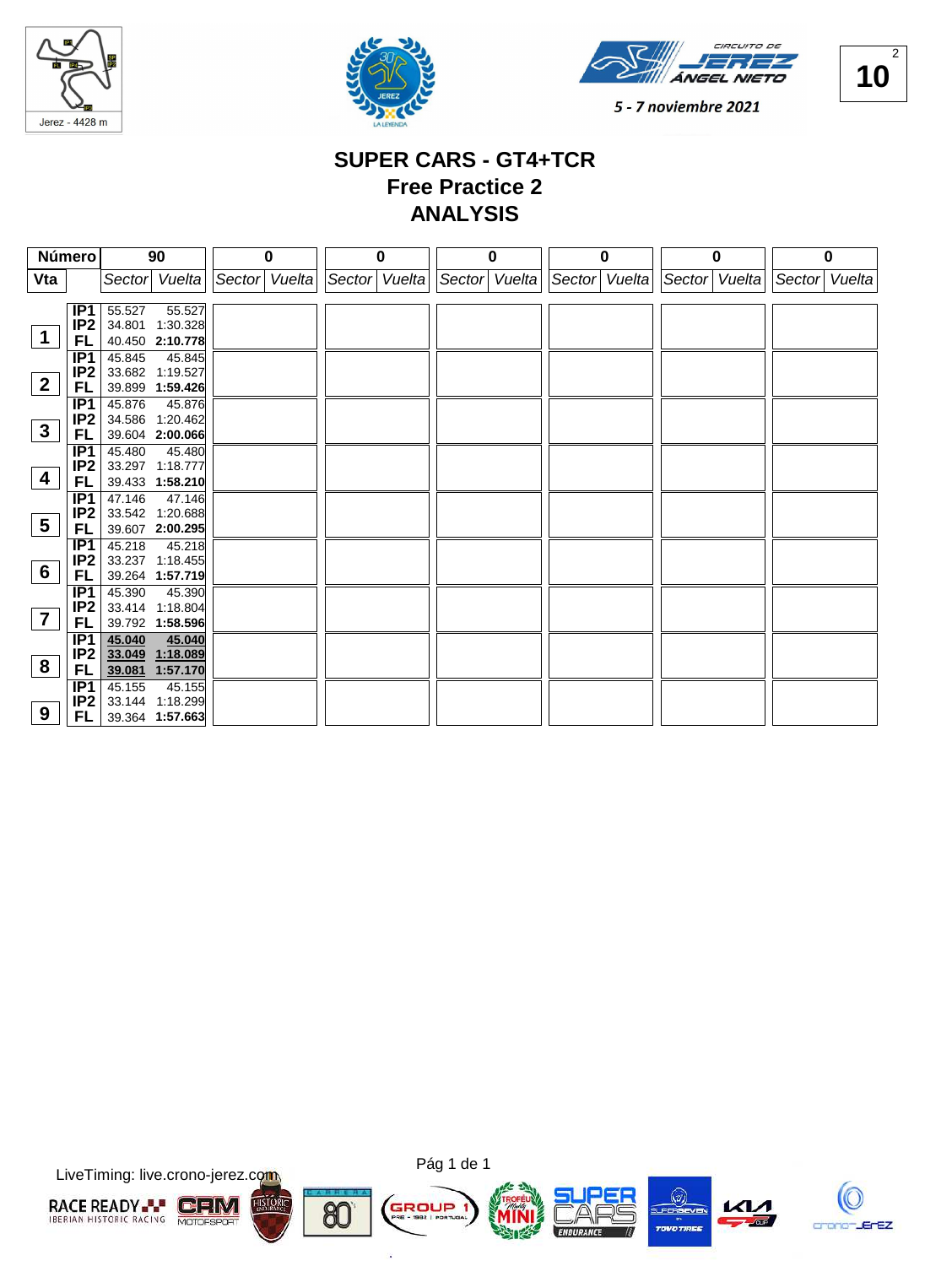





## **SUPER CARS - GT4+TCR Free Practice 2 40 BEST LAPS**

| <b>Dorsal</b> | <b>Piloto</b>    | <b>Nat</b> | Equipo                         | Maq.    | Hora     | <b>Vuelta</b>           | Tiempo   |
|---------------|------------------|------------|--------------------------------|---------|----------|-------------------------|----------|
| 59            | Daniel Teixeira  |            | POR JT59 Racing Team           | Cupra   | 17:00:01 | 5                       | 1:53.613 |
| 75            | Lobato/Alves     | <b>POR</b> |                                | Cupra   | 16:54:33 | 3                       | 1:53.620 |
| 24            | Moura/Cidade     |            | POR Gustavo Moura              | Hyunday | 16:52:29 | $\overline{\mathbf{c}}$ | 1:53.704 |
| 78            | Hall/Moore       | <b>GBR</b> | <b>Tockwith Motorsport</b>     | Ginetta | 17:04:01 | 8                       | 1:53.722 |
| 24            | Moura/Cidade     |            | POR Gustavo Moura              | Hyunday | 17:00:43 | 6                       | 1:53.766 |
| 59            | Daniel Teixeira  |            | POR JT59 Racing Team           | Cupra   | 16:58:08 | 4                       | 1:53.860 |
| 78            | Hall/Moore       | <b>GBR</b> | <b>Tockwith Motorsport</b>     | Ginetta | 17:02:08 | 7                       | 1:53.880 |
| 4             | Aso/de Andrés    | <b>ESP</b> | <b>SMC Motorsport</b>          | McLaren | 16:56:05 | 4                       | 1:53.905 |
| 4             | Aso/de Andrés    | <b>ESP</b> | <b>SMC Motorsport</b>          | McLaren | 16:57:58 | 5                       | 1:53.947 |
| 78            | Hall/Moore       | <b>GBR</b> | <b>Tockwith Motorsport</b>     | Ginetta | 16:56:26 | 4                       | 1:53.974 |
| 78            | Hall/Moore       | <b>GBR</b> | <b>Tockwith Motorsport</b>     | Ginetta | 17:05:55 | 9                       | 1:54.007 |
| 75            | Lobato/Alves     | <b>POR</b> |                                | Cupra   | 16:56:27 | 4                       | 1:54.021 |
| 78            | Hall/Moore       | <b>GBR</b> | <b>Tockwith Motorsport</b>     | Ginetta | 17:00:14 | 6                       | 1:54.041 |
| 78            | Hall/Moore       | <b>GBR</b> | <b>Tockwith Motorsport</b>     | Ginetta | 16:58:20 | 5                       | 1:54.103 |
| 24            | Moura/Cidade     |            | POR Gustavo Moura              | Hyunday | 16:56:18 | 4                       | 1:54.126 |
| 24            | Moura/Cidade     |            | POR Gustavo Moura              | Hyunday | 17:02:37 | $\overline{7}$          | 1:54.427 |
| 78            | Hall/Moore       | <b>GBR</b> | <b>Tockwith Motorsport</b>     | Ginetta | 16:54:32 | 3                       | 1:54.443 |
| 4             | Aso/de Andrés    | <b>ESP</b> | <b>SMC Motorsport</b>          | McLaren | 16:52:16 | $\overline{\mathbf{c}}$ | 1:54.500 |
| 75            | Lobato/Alves     | <b>POR</b> |                                | Cupra   | 16:58:22 | 5                       | 1:54.561 |
| 4             | Aso/de Andrés    | <b>ESP</b> | <b>SMC Motorsport</b>          | McLaren | 17:05:29 | 8                       | 1:54.731 |
| 75            | Lobato/Alves     | <b>POR</b> |                                | Cupra   | 16:52:40 | $\overline{\mathbf{c}}$ | 1:54.955 |
| 4             | Aso/de Andrés    | <b>ESP</b> | <b>SMC Motorsport</b>          | McLaren | 16:54:11 | 3                       | 1:55.046 |
| 50            | Jorge Silva      | <b>POR</b> | Jorge Silva                    | Audi    | 16:56:46 | 4                       | 1:55.375 |
| 26            | Moore/Hall       | <b>GBR</b> | <b>Tockwith Motorsport</b>     | Ginetta | 17:00:53 | 6                       | 1:55.445 |
| 59            | Daniel Teixeira  |            | POR JT59 Racing Team           | Cupra   | 16:56:14 | 3                       | 1:55.470 |
| 24            | Moura/Cidade     |            | POR Gustavo Moura              | Hyunday | 16:54:24 | 3                       | 1:55.530 |
| 75            | Lobato/Alves     | <b>POR</b> |                                | Cupra   | 17:04:60 | 8                       | 1:55.597 |
| 26            | Moore/Hall       |            | GBR Tockwith Motorsport        | Ginetta | 17:04:45 | 8                       | 1:55.669 |
| 26            | Moore/Hall       |            | <b>GBR</b> Tockwith Motorsport | Ginetta | 17:02:49 | 7                       | 1:55.708 |
| 26            | Moore/Hall       | <b>GBR</b> | <b>Tockwith Motorsport</b>     | Ginetta | 17:06:41 | 9                       | 1:55.714 |
| 50            | Jorge Silva      |            | POR Jorge Silva                | Audi    | 16:54:51 | 3                       | 1:55.740 |
| 26            | Moore/Hall       | GBR.       | <b>Tockwith Motorsport</b>     | Ginetta | 16:57:01 | 4                       | 1:56.096 |
| 50            | Jorge Silva      |            | POR Jorge Silva                | Audi    | 16:58:43 | 5                       | 1:56.100 |
| 78            | Hall/Moore       |            | <b>GBR</b> Tockwith Motorsport | Ginetta | 16:52:37 | $\overline{\mathbf{c}}$ | 1:56.183 |
| 26            | Moore/Hall       |            | <b>GBR</b> Tockwith Motorsport | Ginetta | 16:55:04 | 3                       | 1:56.625 |
| 90            | Andrius Zemaitis |            | ESP PROGT                      | Porsche | 17:04:19 | 8                       | 1:57.170 |
| 26            | Moore/Hall       |            | <b>GBR</b> Tockwith Motorsport | Ginetta | 16:58:58 | 5                       | 1:57.434 |
| 90            | Andrius Zemaitis |            | ESP PROGT                      | Porsche | 17:06:17 | 9                       | 1:57.663 |
| 90            | Andrius Zemaitis |            | ESP PROGT                      | Porsche | 17:00:23 | 6                       | 1:57.719 |
| 90            | Andrius Zemaitis |            | ESP PROGT                      | Porsche | 16:56:25 | 4                       | 1:58.210 |

LiveTiming: live.crono-jerez.com







ò.





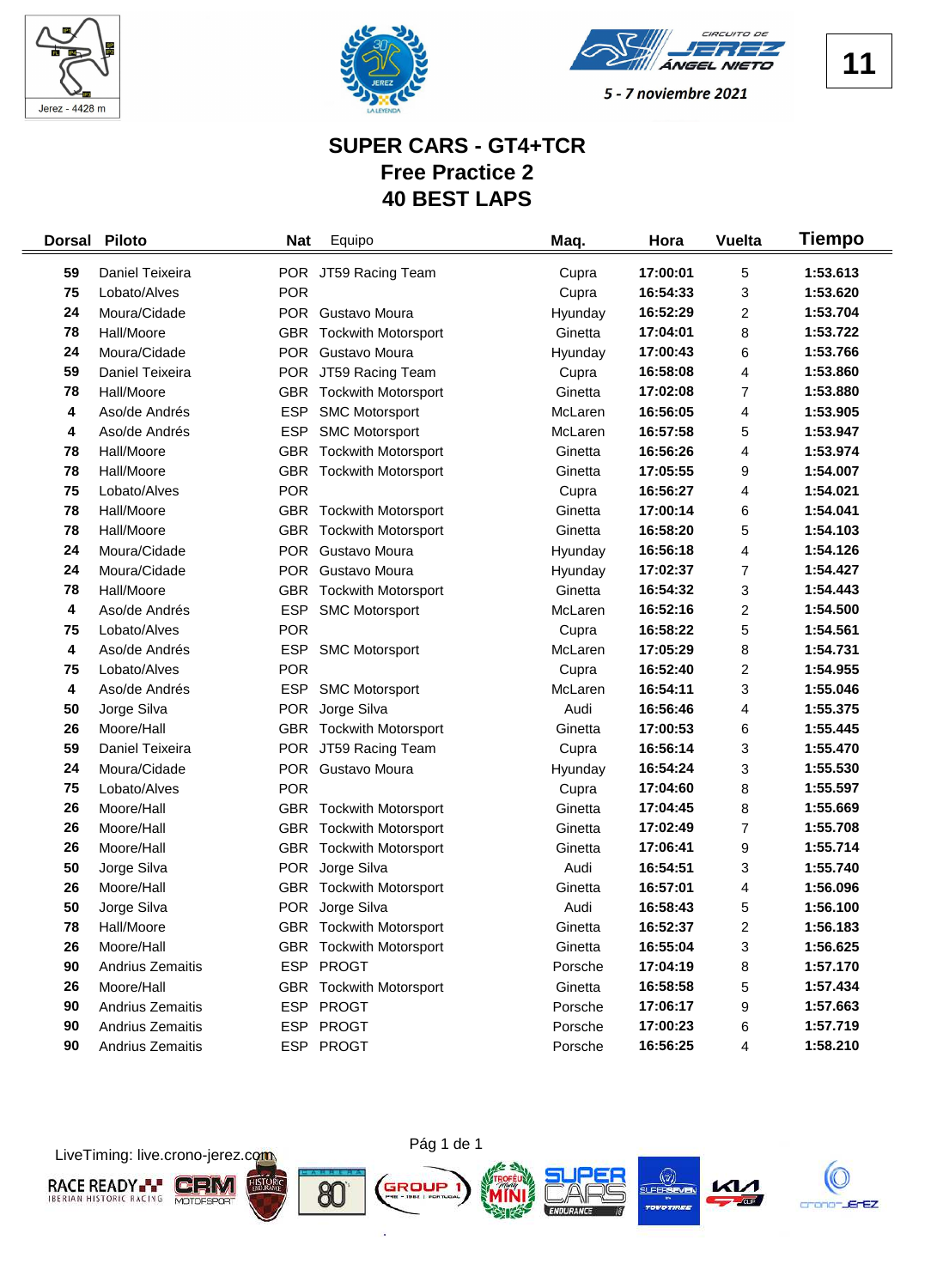

 $\frac{1}{2}$ 





5 - 7 noviembre 2021

#### **SUPER CARS - GT4+TCR Free Practice 2 TOP FIVE LAPS**

| <b>Piloto</b>          | Nat Equipo                               | <b>Top Five Laps</b>                                     |  |  |  |  |  |  |  |
|------------------------|------------------------------------------|----------------------------------------------------------|--|--|--|--|--|--|--|
|                        |                                          |                                                          |  |  |  |  |  |  |  |
| Daniel Teixeira<br>59. | JT59 Racing Team<br><b>POR</b>           | 1:53.613<br>1:53.860<br>1:55.470<br>2:15.981<br>2:38.752 |  |  |  |  |  |  |  |
| Lobato/Alves<br>75     | <b>POR</b>                               | 1:53.620<br>1:54.021<br>1:54.561<br>1:54.955<br>1:55.597 |  |  |  |  |  |  |  |
| Moura/Cidade<br>24     | Gustavo Moura<br><b>POR</b>              | 1:53.704<br>1:53.766<br>1:54.126<br>1:54.427<br>1:55.530 |  |  |  |  |  |  |  |
| Hall/Moore<br>78       | <b>Tockwith Motorsport</b><br><b>GBR</b> | 1:53.722<br>1:53.880<br>1:53.974<br>1:54.007<br>1:54.041 |  |  |  |  |  |  |  |
| Aso/de Andrés<br>4     | <b>SMC Motorsport</b><br><b>ESP</b>      | 1:53.905<br>:53.947<br>1:54.500<br>1:55.046<br>1:54.731  |  |  |  |  |  |  |  |
| Jorge Silva<br>50      | <b>POR</b><br>Jorge Silva                | 1:55.740<br>1:56.100<br>1:55.375<br>2:00.734<br>2:05.291 |  |  |  |  |  |  |  |
| Moore/Hall<br>26       | <b>Tockwith Motorsport</b><br><b>GBR</b> | 1:55.669<br>1:55.708<br>1:55.714<br>1:55.445<br>1:56.096 |  |  |  |  |  |  |  |
| Andrius Zemaitis<br>90 | PROGT<br><b>ESP</b>                      | 1:57.663<br>1:57.719<br>1:57.170<br>1:58.210<br>1:58.596 |  |  |  |  |  |  |  |
|                        |                                          |                                                          |  |  |  |  |  |  |  |

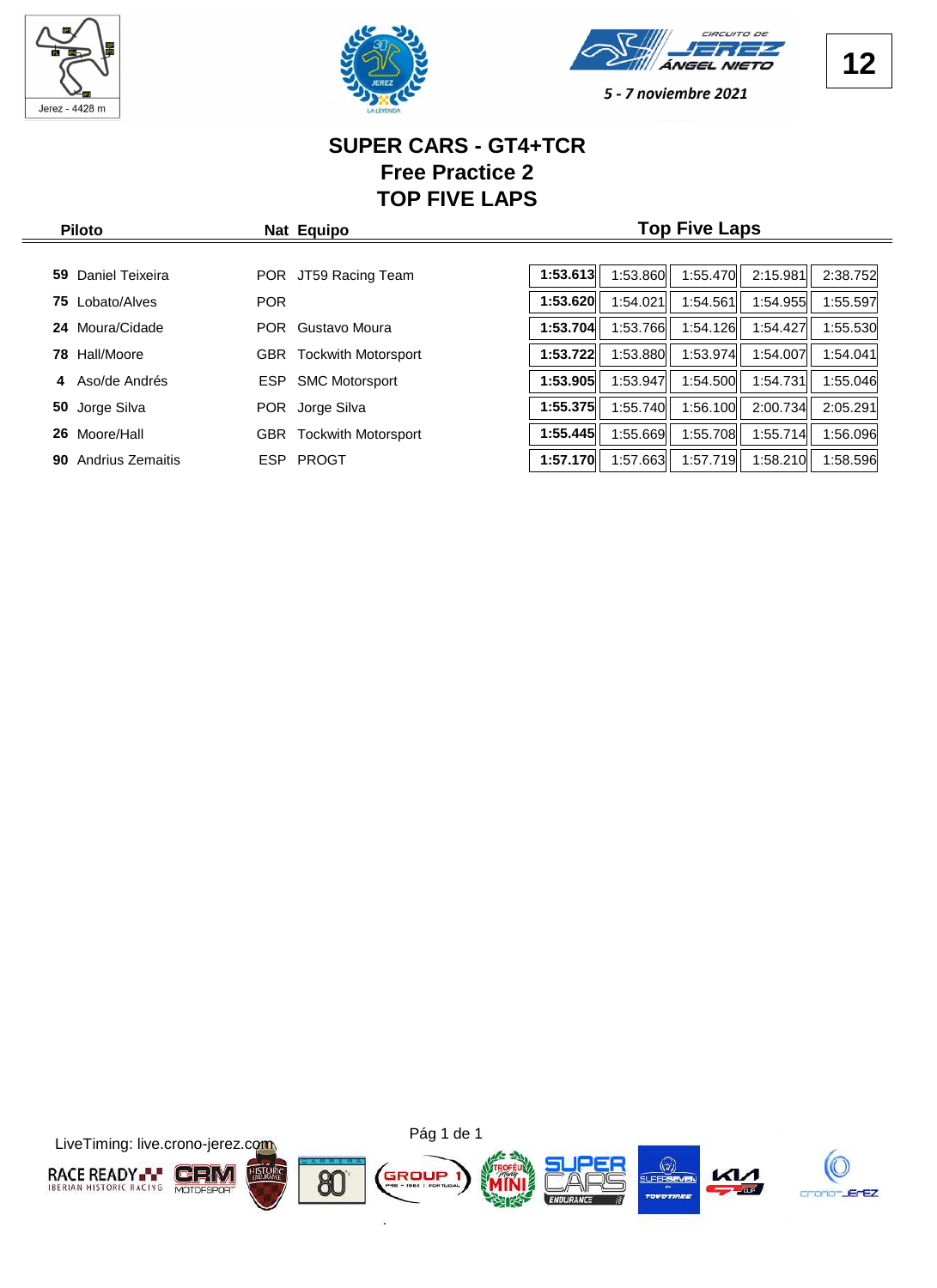





## **SUPER CARS - GT4+TCR Free Practice 2 40 BEST MAXIMUM SPEEDS**

| <b>Dorsal</b> | <b>Piloto</b>    | <b>Nat</b> | Equipo                         | Maq.    | Hora     | <b>Vuelta</b>           | <b>Vmax</b> |
|---------------|------------------|------------|--------------------------------|---------|----------|-------------------------|-------------|
| 75            | Lobato/Alves     | <b>POR</b> |                                | Cupra   | 16:55:17 | 3                       | 206,1       |
| 75            | Lobato/Alves     | <b>POR</b> |                                | Cupra   | 16:59:06 | 5                       | 205,7       |
| 75            | Lobato/Alves     | <b>POR</b> |                                | Cupra   | 17:03:48 | 7                       | 205,6       |
| 75            | Lobato/Alves     | <b>POR</b> |                                | Cupra   | 17:05:44 | 8                       | 205,6       |
| 50            | Jorge Silva      |            | POR Jorge Silva                | Audi    | 16:53:39 | 2                       | 205,3       |
| 50            | Jorge Silva      | <b>POR</b> | Jorge Silva                    | Audi    | 16:57:30 | 4                       | 205,1       |
| 75            | Lobato/Alves     | <b>POR</b> |                                | Cupra   | 16:57:11 | 4                       | 204,2       |
| 50            | Jorge Silva      |            | POR Jorge Silva                | Audi    | 16:55:35 | 3                       | 204,0       |
| 50            | Jorge Silva      |            | POR Jorge Silva                | Audi    | 16:51:40 | 1                       | 203,7       |
| 4             | Aso/de Andrés    | <b>ESP</b> | <b>SMC Motorsport</b>          | McLaren | 17:04:19 | 7                       | 203,7       |
| 50            | Jorge Silva      | <b>POR</b> | Jorge Silva                    | Audi    | 17:01:33 | 6                       | 203,5       |
| 26            | Moore/Hall       | <b>GBR</b> | <b>Tockwith Motorsport</b>     | Ginetta | 17:01:37 | 6                       | 203,4       |
| 26            | Moore/Hall       | <b>GBR</b> | <b>Tockwith Motorsport</b>     | Ginetta | 17:05:29 | 8                       | 203,4       |
| 75            | Lobato/Alves     | <b>POR</b> |                                | Cupra   | 17:01:54 | 6                       | 203,2       |
| 50            | Jorge Silva      |            | POR Jorge Silva                | Audi    | 16:59:27 | 5                       | 203,1       |
| 24            | Moura/Cidade     | <b>POR</b> | Gustavo Moura                  | Hyunday | 17:01:26 | 6                       | 203,0       |
| 24            | Moura/Cidade     | <b>POR</b> | Gustavo Moura                  | Hyunday | 16:51:18 | 1                       | 202,9       |
| 50            | Jorge Silva      | <b>POR</b> | Jorge Silva                    | Audi    | 17:04:37 | 7                       | 202,9       |
| 75            | Lobato/Alves     | <b>POR</b> |                                | Cupra   | 16:53:23 | $\overline{\mathbf{c}}$ | 202,9       |
| 26            | Moore/Hall       | GBR        | <b>Tockwith Motorsport</b>     | Ginetta | 17:03:33 | 7                       | 202,5       |
| 26            | Moore/Hall       |            | <b>GBR</b> Tockwith Motorsport | Ginetta | 16:55:49 | 3                       | 202,4       |
| 26            | Moore/Hall       |            | GBR Tockwith Motorsport        | Ginetta | 16:59:42 | 5                       | 202,2       |
| 78            | Hall/Moore       | <b>GBR</b> | <b>Tockwith Motorsport</b>     | Ginetta | 17:00:57 | 6                       | 201,9       |
| 4             | Aso/de Andrés    | <b>ESP</b> | <b>SMC Motorsport</b>          | McLaren | 16:56:48 | 4                       | 201,9       |
| 24            | Moura/Cidade     | <b>POR</b> | Gustavo Moura                  | Hyunday | 16:55:08 | 3                       | 201,8       |
| 26            | Moore/Hall       |            | <b>GBR</b> Tockwith Motorsport | Ginetta | 16:51:55 | 1                       | 201,7       |
| 24            | Moura/Cidade     |            | POR Gustavo Moura              | Hyunday | 16:59:33 | 5                       | 201,7       |
| 90            | Andrius Zemaitis | <b>ESP</b> | <b>PROGT</b>                   | Porsche | 17:03:07 | 7                       | 201,4       |
| 59            | Daniel Teixeira  |            | POR JT59 Racing Team           | Cupra   | 16:55:02 | 2                       | 201,3       |
| 59            | Daniel Teixeira  |            | POR JT59 Racing Team           | Cupra   | 16:56:57 | 3                       | 201,3       |
| 26            | Moore/Hall       |            | <b>GBR</b> Tockwith Motorsport | Ginetta | 16:57:45 | 4                       | 201,0       |
| 78            | Hall/Moore       | <b>GBR</b> | <b>Tockwith Motorsport</b>     | Ginetta | 17:04:45 | 8                       | 201,0       |
| 90            | Andrius Zemaitis |            | ESP PROGT                      | Porsche | 16:57:12 | 4                       | 201,0       |
| 78            | Hall/Moore       |            | <b>GBR</b> Tockwith Motorsport | Ginetta | 17:02:51 | 7                       | 200,9       |
| 78            | Hall/Moore       | GBR        | <b>Tockwith Motorsport</b>     | Ginetta | 16:59:03 | 5                       | 200,8       |
| 4             | Aso/de Andrés    | <b>ESP</b> | <b>SMC Motorsport</b>          | McLaren | 16:54:54 | 3                       | 200,8       |
| 4             | Aso/de Andrés    | <b>ESP</b> | <b>SMC Motorsport</b>          | McLaren | 16:58:42 | 5                       | 200,7       |
| 90            | Andrius Zemaitis | <b>ESP</b> | <b>PROGT</b>                   | Porsche | 17:01:09 | 6                       | 200,6       |
| 4             | Aso/de Andrés    |            | ESP SMC Motorsport             | McLaren | 17:02:23 | 6                       | 200,6       |
| 59            | Daniel Teixeira  |            | POR JT59 Racing Team           | Cupra   | 16:58:51 | 4                       | 200,4       |

LiveTiming: live.crono-jerez.com







GROUP

ò.